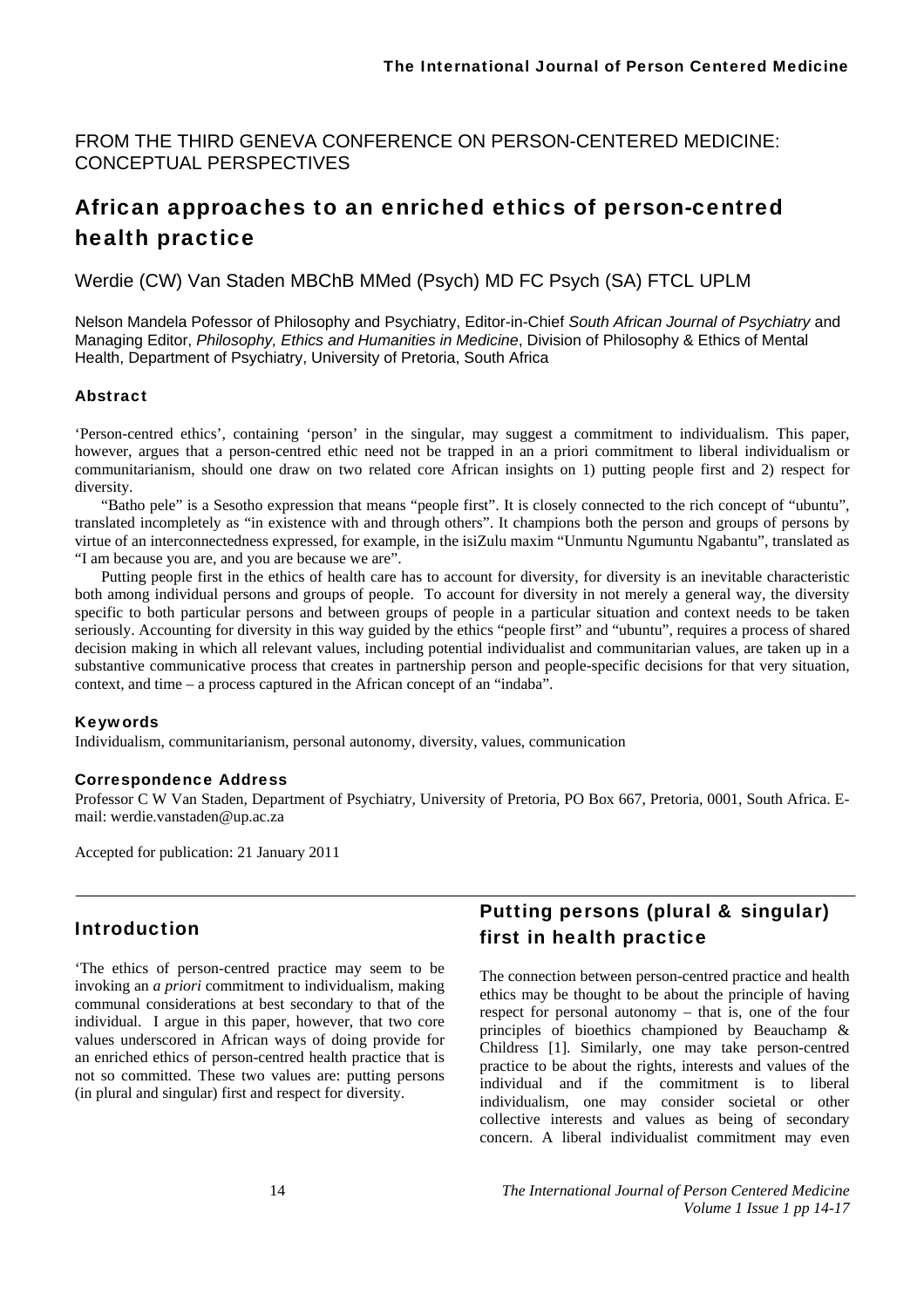mean that person-centred practice may operate potentially at the expense of societal and other collective values. Similarly, in deontological terms, one may take personcentred practice in health ethics to be about the duties accruing in serving particularly the individual. Or in utilitarian terms, one may take it to be about the good and bad consequences for particularly the individual.

Person-centred practice enriched by African thoughts does not presuppose that ethical priority resides with the individual. An African thought akin to person-centred practice is that of "batho pele", which is a Sesotho expression meaning "people first" [2-4]. At first glance, being in the plural (that is, "people" rather than "person"), "batho pele" may appear as if to suggest that ethical priority resides with societial or other collective interests. "Batho pele" may accordingly be thought of as being closer to communitarianism in which communal values take priority above individual values. "Batho pele", however, is not committed to an ethical priority that resides either in the individual or in the society. Rather, it should be understood as being part of a particular way of living, thinking and feeling about yourself and others in ordinary discourse. That is, a way expressed by "ubuntu" . "Ubuntu" may be incompletely translated as "in existence with and through others". The isi-Zulu maxim "unmuntu ngumuntu ngabantu" elucidates this further, translated as "I am because you are, and you are because we are". Accordingly, "ubuntu" and "unmuntu ngumuntu ngabantu" champion both the person and society by virtue of an interconnectedness [5-7].

"People first" in its "ubuntu" sense is compatible neither with communitarianism in which the values of individual disappear, nor with liberal individualism. It upholds the idea of respect for the personal (and by implication, personal autonomy). This value is taken neither in isolation from other values, nor as being necessarily more important than other values. "People first" in its "ubuntu" sense requires deontologically that duties serve both the individual and society. It differs, moreover, from Kantian deontology in that duties of importance extend beyond those determined by common standards [1]. Duties also include those determined by case-specific values, even if such values are unique or in opposition to common standards. "People first" in its "ubuntu" sense requires, furthermore, that consequences for both the individual and society are considered as potentially important in deliberations. Where utilitarianism would usually determine whether consequences are good or bad by commonly acceptable standards [1], the notion of people first in ubuntu requires that case-specific values, even if unique and unacceptable to others, whether consequences would be good or bad, be considered too.

The question not yet addressed at this point is how does "batho pele" and "ubuntu" circumvent giving *a priori* precedence to either the individual or society? An answer to this question is underpinned by the second value underscored in African thought: respect for diversity. That we consider diversity is apt and paramount here, for

diversity is an inevitable characteristic both between people individually and between groups of people.

### Respect for diversity

Respect for diversity is epitomized in the motto expressed in South Africa's National Coat of Arms as *'!ke e: /xarra //ke'* . Written in the Khoisan language, this literally means *'Diverse people unite'*. The motto describes the diversities of various kinds among the citizens and at the same time calls for the nation to unite in a common sense of belonging and national pride – unity in diversity [8]. It defies, however, the confusion between unity and uniformity, valuing the strength and potential of diversity brought about by Nelson Mandela's idea of a "rainbow nation". He, together with Mr F W de Klerk, won the Nobel prize for Peace following their work in achieving a political revolution without the extensive violence and destruction that are known to go with such – at the heart of which was the replacement of racism with a core value of respect for diversity. This is no small achievement, for South Africa has 11 official languages and even more ethnic groups. Mr Mandela's idea of a rainbow nation is apt considering the proportions of the respective mother tongue speakers in the South African population being as follows: isiZulu 23.8%; IsiXhosa 17.6%; Afrikaans 13.3%; Sepedi 9.4%; Setswana 8.2%; English 8.2%; Sesotho 7.9%; Xitsonga 4.4%; siSwati 2.7%; Thsivenda 2.3%; isiNdebele 1.6% [9].

In the domain of ethics, respect for diversity has necessarily to do with values. Values of diverse kinds include cultural, ethnic, spiritual, religious, societal, personal, institutional, organisational, prescriptive, normative, legal, scientific, and aesthetic values, also values of right and wrong, good (better, best) and bad (worse, worst), etc [10]. On opposite sides of a continuum, some values are convergent in almost all respects, whereas other values are anything but shared, even being in direct conflict with one another. We share some values and for those there is little if any dispute – for example, the value that murder is wrong. About other values, we will never agree and neither should we – for example, the aesthetic values that one attaches to a particular musical composition or a painting. Divergent values are complex and varies from person to person, time to time, place to place, culture to culture, society to society, etc.

Respect for diversity does not deny that shared values have their appropriate place, but takes seriously the divergence of values. It resists, accordingly, attempts to force legitimately different values to the "right" values (for example, by virtue of "my"/ "our" authority, which would be similar to a totalitarian coup), or by proclaiming inappropriate rules and regulations. Respecting diversity call upon, furthermore, recognising that the general or average view and even consensus may undermine diversity, notwithstanding that the general or average view

15 *The International Journal of Person Centered Medicine Volume 1 Issue 1 pp 14-17*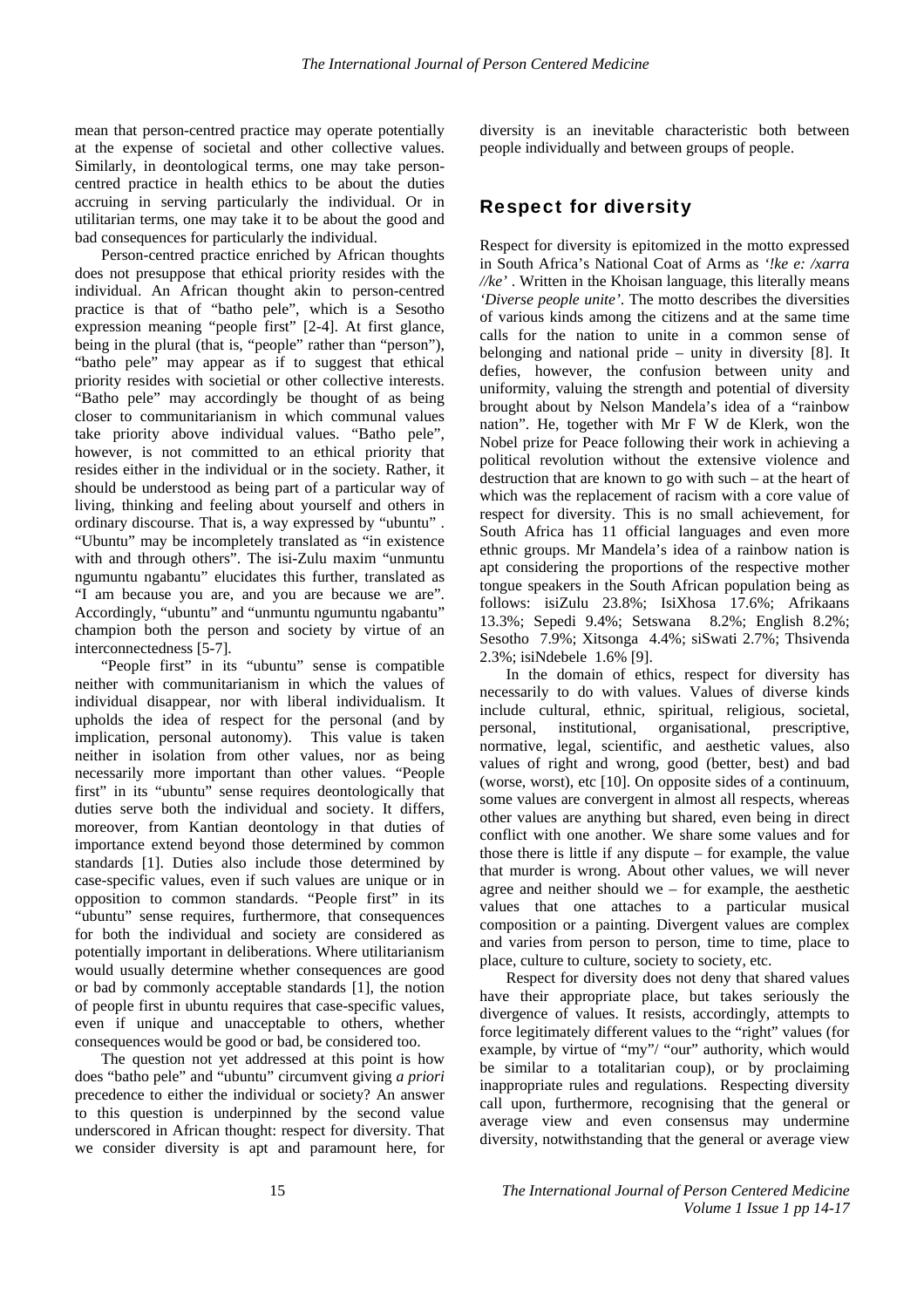or consensus may serve the convergent values well [11]. Similarly, forcing all values to be "equal" undercuts respect for diversity at least insofar as it would boil down to the anarchy in the "anything goes" of ethical relativism [12]. Respect for diversity, furthermore, is a more modest point of departure than aspiring to respecting (all) the values of people or respecting all people which may be too tall an order even though laudable and desirable [11]. Accounting for diversity also enriches health ethics beyond a health ethics merely constituted by agreed principles and standards of right or wrong (conduct). Moreover, respect for diversity creates a space where persons may be put first – person in both an individual (singular) and societal (plural) sense.

# How it is done practically: "People First" and "Respect for Diversity"

There is a practical way well-established in Africa to put people first and respect diversity. That is, by means of an "indaba". This isiZulu concept means "meeting" or "matter". An indaba is a meeting that is called to discuss a matter where everyone has a voice and to create a common story to tell about the matter. Without giving *a priori* precedence to either the individual or society, all of the values of the role players in the matter are taken seriously some may be personal, some divergent, some societal, some cultural, or some shared in other ways [12].

The key activity here is skilful communication, but communication of a substantive rather than merely executive kind. If substantive, communication is a central purpose by itself rather than merely 'the means to an end'. It values the *process* of communication even more than the resulting decisions. The communication is about the respective values having bearing in a particular matter. In respecting diversity, the full spectrum of values is accommodated and therefore necessarily those of all the role players including personal values, societal and other collective values. Communication skills are used multidirectionally in creating space for both shared and divergent values. Listening and explaining, for example, are done by all role players, aiming for all to understand.

Substantive communication guided by respect for diversity and ubuntu, generates an attitude of establishing partnerships in making and executing plans and decisions. Thus, even in the face of conflicting values, the stance is that we may approach the differences between the values in partnership. The opposition between the values need not translate into an opposition between the bearers of those values. Rather, the benefits of an *apposition* (i.e. being on the same side) between the role players instead would speak of ubuntu even in the midst of their conflicting values. Thereby, 'we' versus 'them' is turned into 'us' – battles are turned into alliances in which the variety of contributions is valued.

Respecting diversity and putting people first are not unique values to Africa, however. Much of the approach of Values-Based Practice in health ethics, championed by Bill (KWM) Fulford *et al*., is for example similar [13]. Another example is the World Psychiatric Association's institutional program on Psychiatry for the Person makes the person an active participant in protecting him- or herself from illness, promoting and maintaining health, receiving holistic health services and recovering from illness [14].

# African-enriched health ethics – some contrasts

Putting people first and respecting diversity in the spirit of ubuntu may be contrasted with other approaches in health. An appealing and justifiable approach for health workers would be to give priority to the health of a person, taking what is good for a person's health to be good for the person. Even when this is the case, the mistake would be to assume that the converse is necessarily true, for what may be good for the person is not necessarily good for his or her health. Putting people first may require at times that a health worker participates in a decision that is good for the person, even if not good for the person's health. Thereby, the health worker recognises in the collaborative decision making what is good for the person is more important than what is good for his/her health. This kind of personcentredness goes beyond a person-centredness suggested by respect for personal autonomy, for in case of the latter the health worker may want to distance him- or herself from a decision that is not putting someone's health first.

Putting people first and respecting diversity in the spirit of *ubuntu* entails that decisions are to be made in partnerships between health care worker and health care user, which contrasts with an ethics model by which the health care worker(s) provides the information and "ultimately" the health care user has to decide (as for example a predominantly rights-based ethical approach may suggest). Making decisions by putting people first and respecting diversity in the spirit of ubuntu, furthermore, means that the ethical soundness of such decision should be judged by the *process* of decision making rather than, as a strict utilitarian approach would require, merely the outcome of the decision.

### Conclusion

The ethics of person-centred health practice need not be trapped in the *a priori* commitments of liberal individualism or communitarianism. Rather, the African concepts of *ubuntu* and *batho pele* together with respect for diversity, provide for an enriched ethics of person-centred health practice – in which health ethics is of much more

16 *The International Journal of Person Centered Medicine Volume 1 Issue 1 pp 14-17*